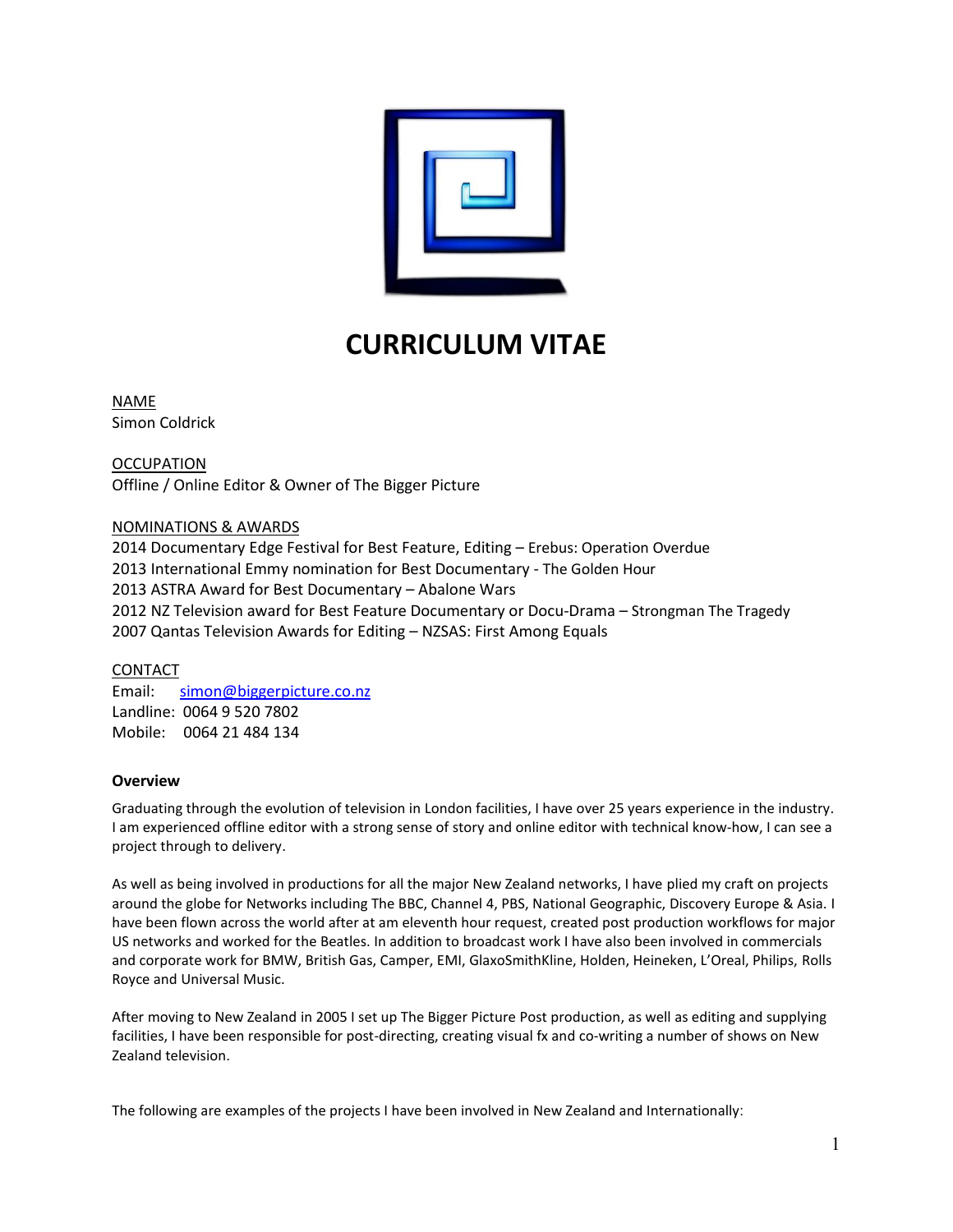## **PROJECTS**

## **Erebus: Operation Overdue**

#### **Docu-Drama, 70 minutes**

Recently opening the Documentary Edge festival in Auckland, This Docu-drama swept the awards for Best NZ Feature, Editing, Directing and Cinematography. It is the story of eleven ordinary New Zealand police officers sent to Antarctica as part of the operation to recover the 257 victims of doomed Air New Zealand flight 901 from the formidable Mt Erebus.

*Film Editor / Additional Fx* Rogue Productions / TVNZ - TBC

#### **The Golden Hour**

#### **Docu-Drama, 90 minutes**

Nominated at the 2013 International Emmys, the inspirational story of New Zealands greatest-ever day at the Olympics. This is the true story of three misfits whose lives connected during one glorious hour in Rome on 1 September, 1960.

*Film Editor / Post Production Supervisor* Desert Road Television / TVNZ – Audi Sunday Theatre

#### **Strongman - The Tragedy**

#### **Docu-Drama, 70 minutes**

Award winning docu-drama that follows the events of January 19, 1967 when a massive fireball ripped through Green's Section at New Zealand's flagship State Mine 'Strongman' devouring all in its path. The tight-knit West Coast community was devastated and many still bear the scars today.

*Post Production Director / Film Editor / Online Editor / FX compositor* A Bigger Picture Production / TV3

#### **Nigel Latta**

#### **Documentary Series, 6 x commercial hours**

Uncompromising documentary series that looks at the country's biggest social issues through the eyes of New Zealand's favourite psychologist- Nigel Latta.

*Series Editor / Facilities - offline / online* Razor Films/ TVNZ – TBC

# **Abalone Wars**

**Documentary Series I & Series II**  Award winning documentary series. Set in South Australia it follows a group of Abalone divers in one of the deadliest jobs in the world. *Editor* NHNZ / Discovery Network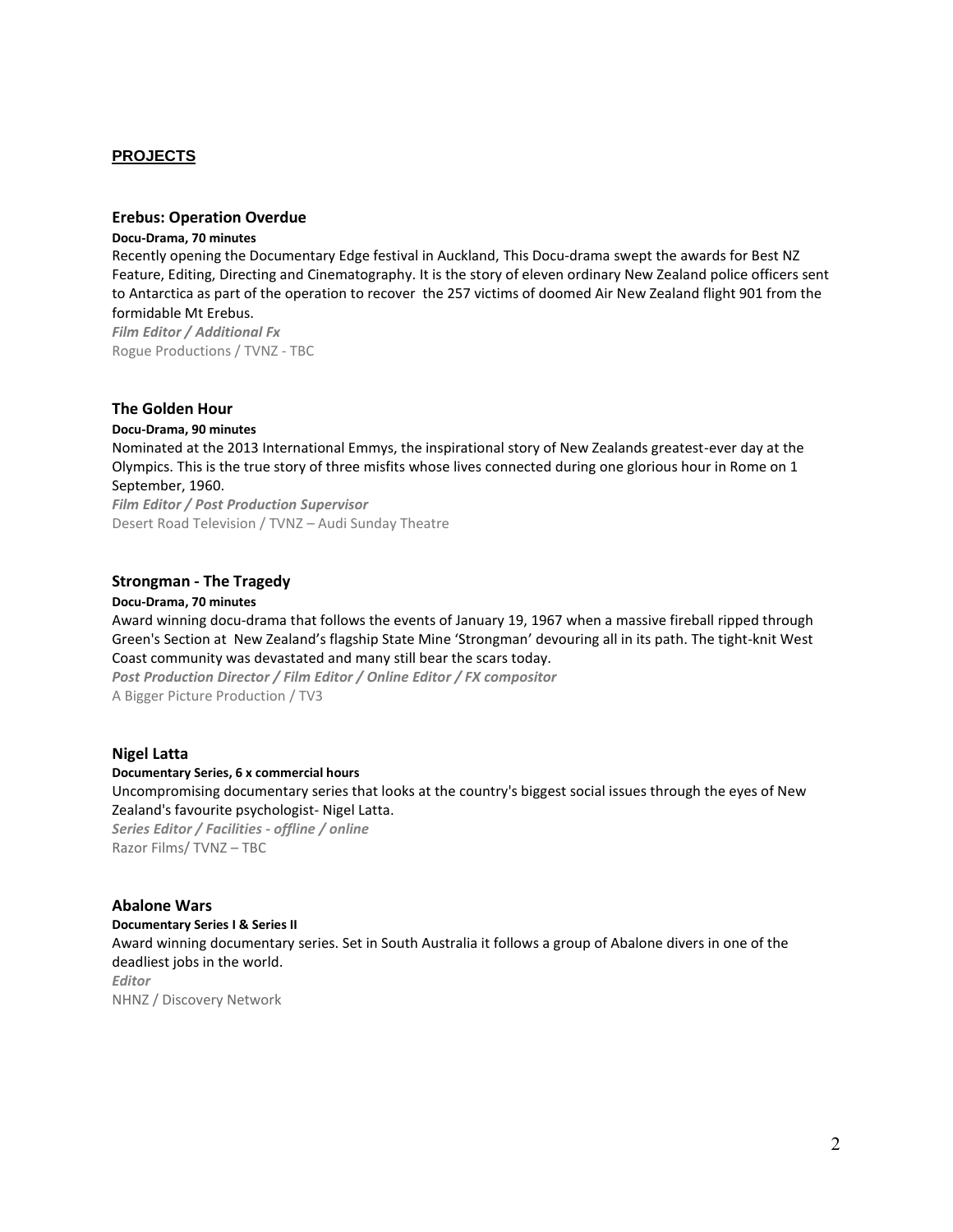## **Make The Politician Work**

**Reality series, 8 x commerical ½ hour**

Make The Politician Work takes well known politicians from the front bench and opposition parties and puts them at the coalface of their chosen portfolios. *Series Editor / Online editor* Great Southern Television / TV2

## **Reluctant Hero**

#### **Feature Length Documentary, 90 minutes**

Exclusive access following Corporal Willy Apiata, a member of the elite SAS who was awarded the Victoria Cross for rescuing a wounded soldier while under fire in Afghanistan. An emotional story of how the shy soldier and his clandestine unit struggle to deal with his sudden celebrity status. *Post Production Director / Film Editor/ Online editor/ Colourist*

Desert Road Television/TVNZ

## **NZSAS – First Among Equals**

#### **Documentaries, 4 x commercial hour**

Unprecedented and unparalleled access on the inner-workings of the New Zealand Special Forces, and the soldiers that aspire to wear the SAS badge. This series was part of the Inside New Zealand strand. *Post Production Director / Offline Editor / Online Editor / Colourist* Desert Road Television / TV3

#### **The Apprentice**

#### **Reality series, 13 x commercial hour**

The internationally known reality show that has been billed as "The Ultimate Job Interview". Sixteen business people competing in an elimination-style competition for one job. I was responsible for creating a post workflow that output an hour of prime time television shot across ten cameras in a six days period. This version received high praise from the show's originators at Mark Burnett Productions. *Senior Series Editor*

Great Southern Television / TVNZ

#### **How to Look at a Painting**

**Arts Series, 12 x commerical ½ hour** A provocative, vibrant and entertaining look at the world of art with the country's leasing curator in a highly visual, imaginative and personal journey. *Series Editor / Online editor/ Colourist* Desert Road Television / TVNZ

#### **The Silent Killer**

#### **Documentary, commercial hour**

An unflinching documentary revealing the staggering truth around the epidemic of Type-II Diabetes in New Zealand.

*Offline Editor / Online Editor/ Colourist* Greenstone Pictures / Maori Television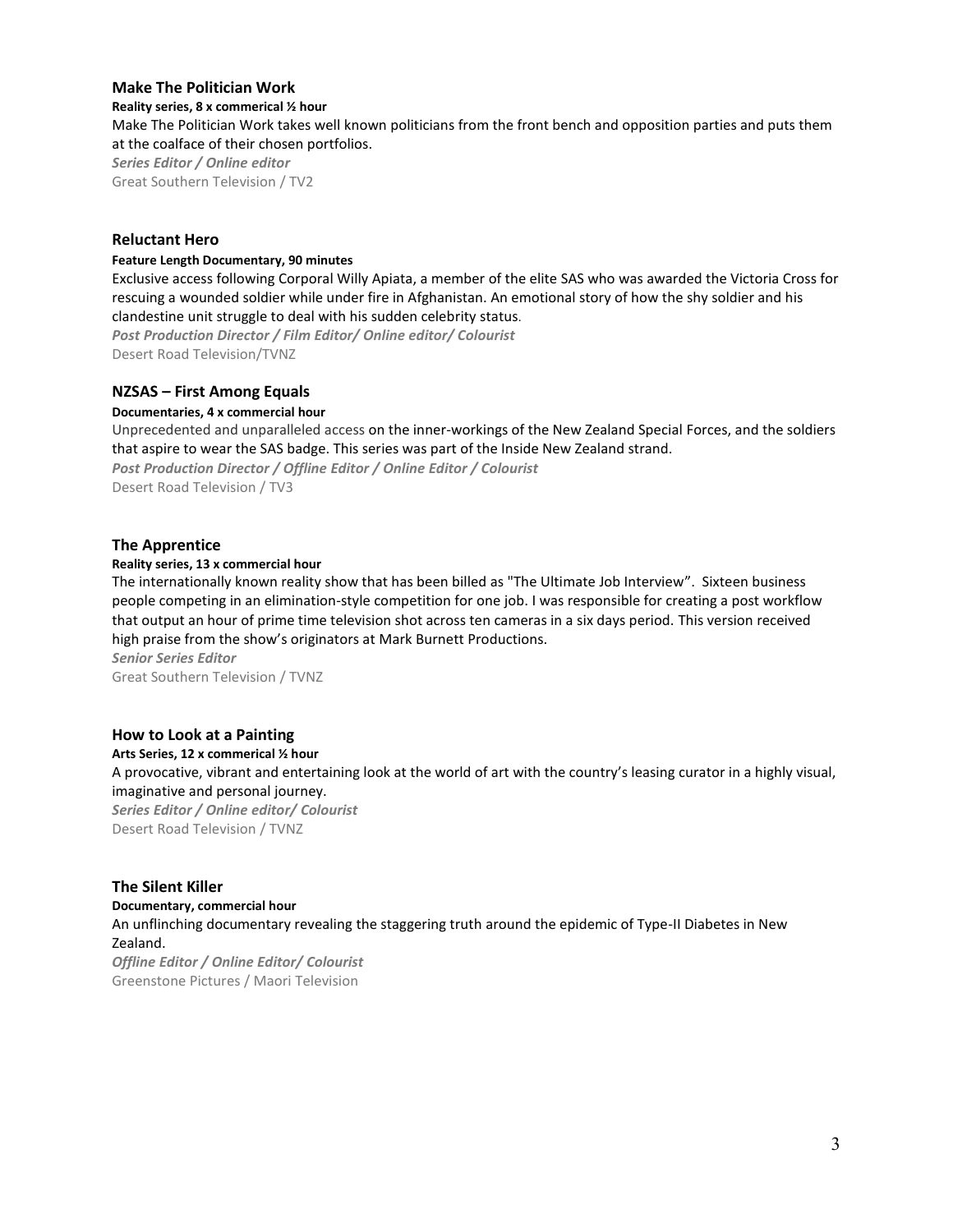## **Homesick**

#### **Reality makeover series, 10 x commercial hour**

A formatted makeover series, that addresses the hidden health issues in the homes of everyday New Zealanders. *Offline Editor/ Online Editor / Colourist*

Red Flame Media/ TV2

## **Fatal Fires**

#### **Documentary, commercial hour**

An original and often shocking documentary that reconstructs three fatal fires to find out the characteristics of a killer fire, revealing how it goes about its deadly business. How easily fires start, what feeds them, and how illprepared most people are to fight a fire. This documentary was part of TVNZ's Danger Zone series. *Offline Editor* Greenstone Pictures / TVNZ

#### **Timor-Leste From Kiwi Lines**

#### **Documentary, 30 minutes**

Goes behind Kiwi lines to explore the work of the New Zealand Defence Forces based in Dili, providing an insight into the reality of life for them and the people of Timor-Leste.

*Offline Editor/ Online Editor/ Colourist* Maori Television

## **Brain Power**

#### **Popular science series, 4 x commercial hour**

Ground-breaking science based documentary series that delves into the mysteries of the human brain. *Offline Editor / Online Editor / Colourist* Sports Inc / TVNZ

## **Police College**

#### **Documentary series, 8 x commerical ½ hour**

A series that goes behind the scenes, showing how recruits are trained for life in the New Zealand Police Force,from the anxieties of day one to their first day on the streets. *Post Production Director / Film Editor/ Online editor/ Colourist* Desert Road Television

#### **Ambush at Mogadishu**

**Documentary, 60 minutes** The story of the disastrous Special Forces assault on Mogadishu where 18 soldiers died and continues to haunt US Foreign Policy today. Included as an extra on Ridley Scott's Black Hawk Down DVD and Blu Ray. *Online Editor / Colourist*

Invision Productions / BBC Timewatch / PBS/WGBH Boston / Sony Pictures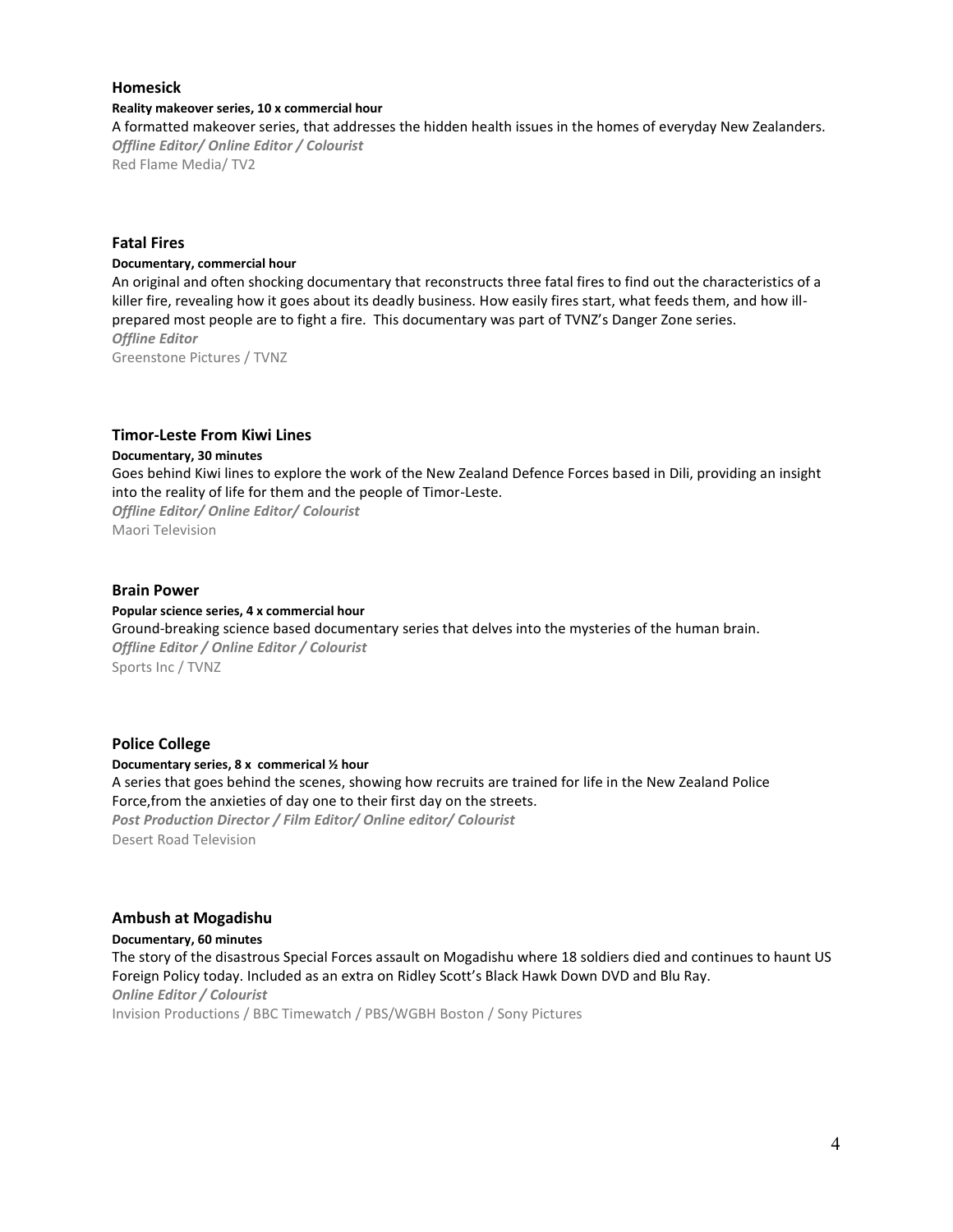## **The Medicis**

#### **Docu-drama series, 4 x 60 minutes**

Telling the history of the Renaissance through the eyes of the Medici dynasty, uncovering some of the greatest achievements of the modern era. This is an epic family drama, a political suspense thriller and a riveting intellectual adventure story.

*Online Editor / Post Supervisor* Lion TV /CH4 / PBS / DDE

## **Reputations: The Secret World of Richard Nixon**

**Documentary, 2 x 60 minutes** Fresh revelations about the 20<sup>th</sup> Century's most controversial politician in a two part BBC Reputations Special. *Online Editor* Invision Productions / BBC2

#### **Happiness**

## **Comedy series, 6 x 30 minutes**

Award winning bitter-sweet series by British comedian Paul Whitehouse. *Online Editor* BBC Entertainment

## **Commanding Heights**

#### **Documentary mini series, 3 x 120 minutes**

Commanding Heights tells the history and impact of the new global economy with Bill Clinton, Dick Cheney, former USSR President Mikhail Gorbachev. Made by award-winning producer William Cran. Winner of the New York Film Festival Gold Medal.

*Online Editor* Invision Productions / WGBH / PBS

**Reputations Documentary series, 60 minutes** Award winning documentary series profiling well-known figures through history. *Online Editor* BBC2

## **Pavarotti in the Park - televised concert, 90 minutes**

Arguably Luciano Pavarotti most famous televised performance in the presence of their HRHs The Prince and Princess of Wales. *Online Editor* Chris Swann Associates / BBC

# **Trouble at the Top Observational documentary, various, series, 60 minutes**  BAFTA Award winning fly on the wall documentary series following failing businesses. *Online Editor* BBC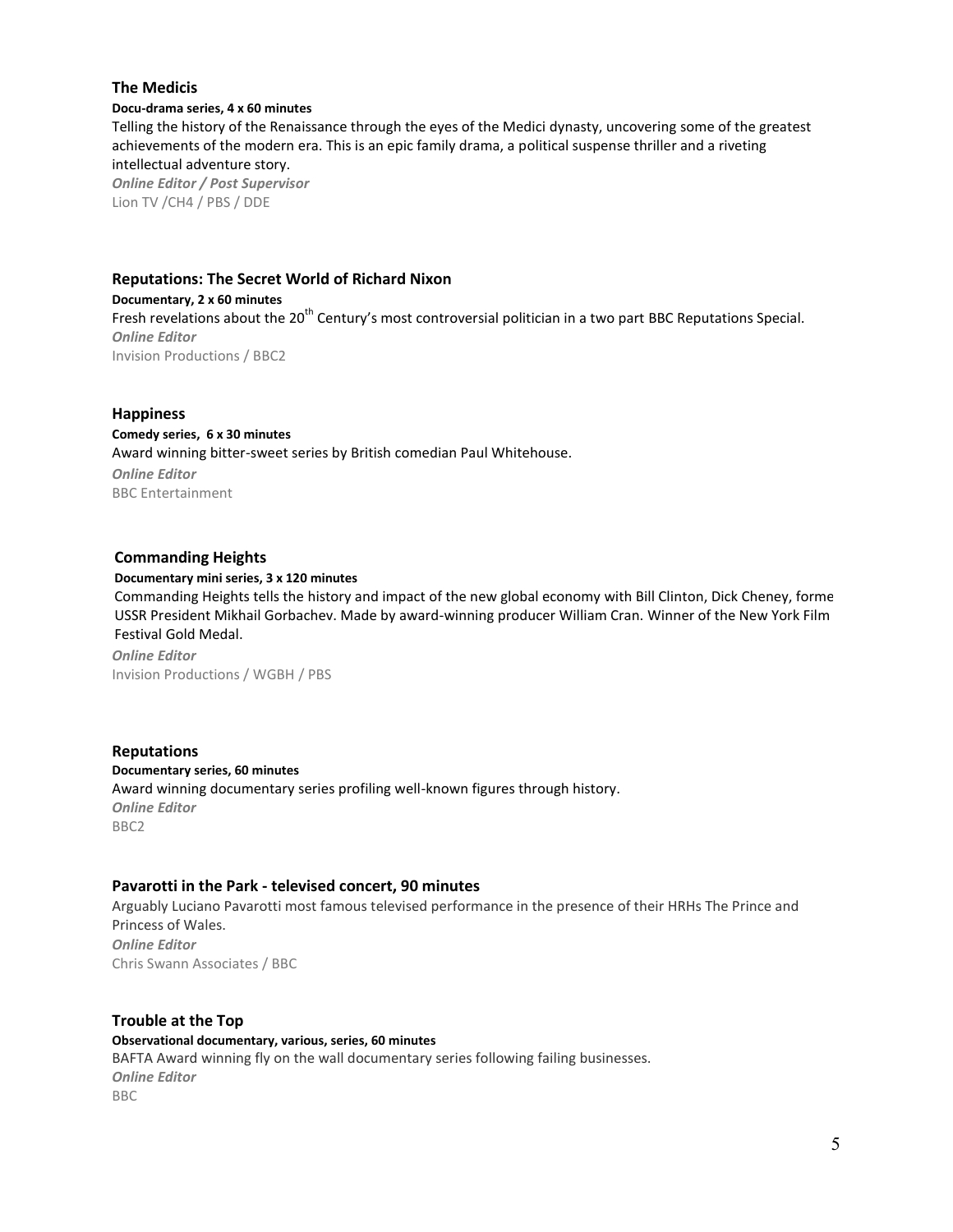## **Speed**

## **Documentary series, 6 x 30 minutes**

Jeremey Clarkson presented series on the history of fast vehicles, including airplanes, boats and cars. *Online Editor* BBC Specialist Factual

## **The Red Bomb**

#### **Documentary series, 3 x 60 minutes**

Controversial filmmaker Jamie Doran's three-part documentary on the Soviet Union's first nuclear bomb, built in 1949, years before the West thought the Soviet Union had the capability to build such a bomb. Features interviews with former Soviet spies and scientists.

*Online Editor*

Clover Films / Discovery Channel

## **The Prize**

## **Documentary series, 60 minutes**

Based on Daniel Yergins Pulitzer Prize winning book and described as the "definitive" history of the oil industry. Narrated by Donald Sutherland and made by Hollywood film producer Jonathan Taplin, The series is said to have been seen by 20 million people in the United States alone. Winner of the New York Film Festival's Gold World Medal for best documentary.

*Online Editor* PBS

#### **Homefront**

#### **Lifestyle series, 60 minutes**

Popular design "makeover" show that transforms the house and garden with Lawrence Llewelyn-Bowen. *Online editor*

BBC Arts

## **Tomorrow's World**

#### **Popular science series, 30 minutes**

BBC's flagship science programme ran for nearly 40 years. Its mix of quirky film reports and live experiments examined the changing state of current technology and put new inventions to the test.

*Online Editor*

BBC Science

## **Cash in the Attic**

**Peak time reality show, various series, 30 minutes** BBC's long running ratings hit that finds forgotten treasures in the attic and turns it into money.

*Online Editor* Leopard Films / BBC

#### **The Scrap Heap Challenge**

## **Petrol heads competition, series, 10 x 60 minutes**

Teams compete each week to construct a junk machine, using only what they can scavenge from the scrapheap. *Online editor* RDF / CH4